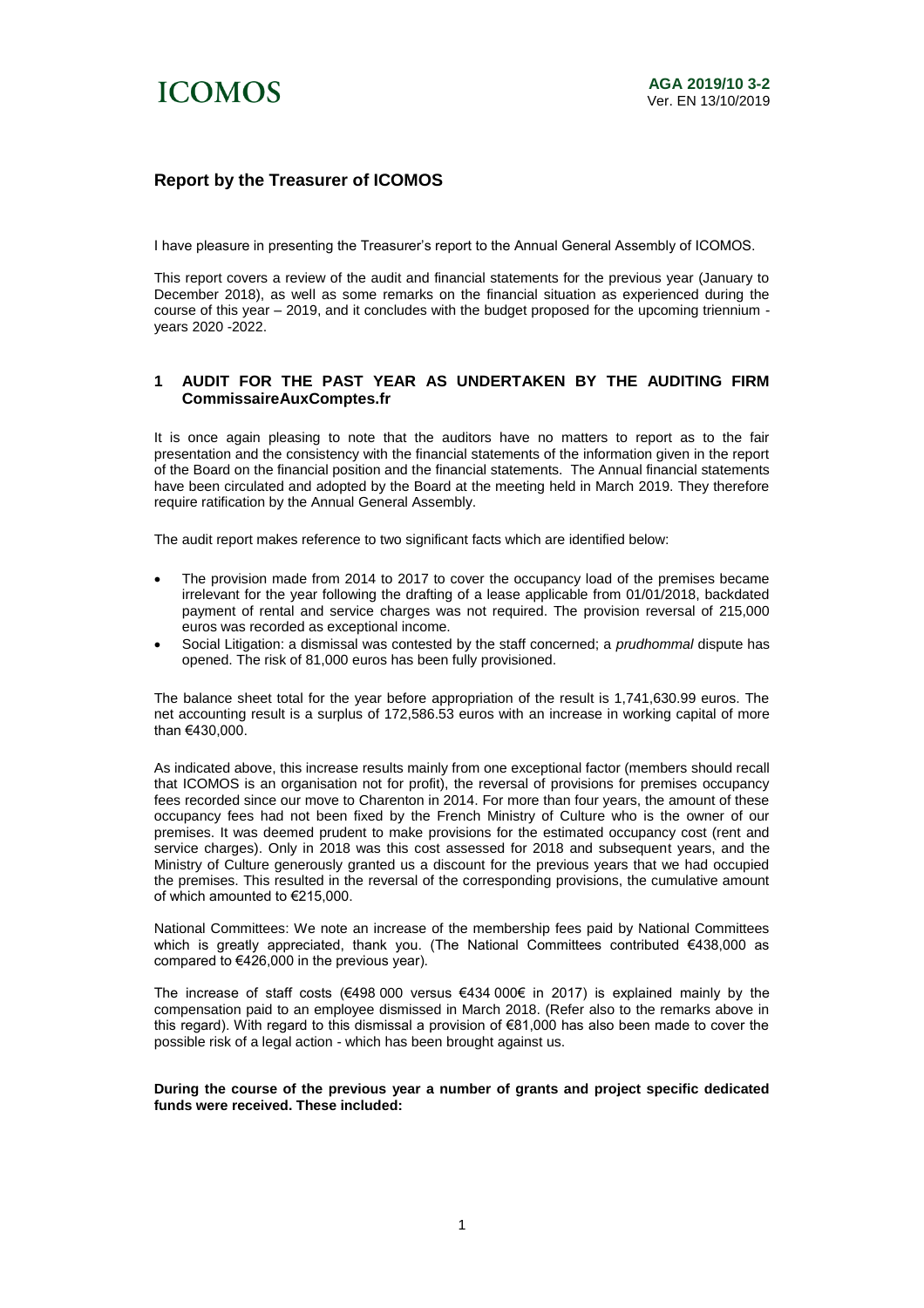

#### Grants received from governments:

South Korea = 39,090 euros - assignment: Study on the Cave Art Austrian Ministry of Culture = 19,938 euros - allocation: ICOMOS operating budget French Ministry of Culture = 25 000 euros - allocation: ICOMOS operating budget Wallonia Region (Belgium) = € 10,000 - allocation: ICOMOS operating budget

Grants received by other institutions:

ICOMOS USA = 2 020 euros – allocated to the ICOMOS operating budget, The Christensen Fund = 79 167 euros - assignment: project "Connecting Practice"

Miscellaneous grants =  $\epsilon$  6,497

This was assigned to "Reconstruction Provence" project = 2,396 euros, Workshop Moldova = 1,550 euros, and a Heritage Event Conference =  $\epsilon$  2,551

#### **The total amount of subsidies received for the year = 181,713 euros**

#### **Operating grants received for the 2018 financial year amount to a total of 56 958 euros.**

- Austrian Ministry of Culture = 19,938 euros
- French Ministry of Culture = 25 000 euros
- Wallonia Region (Belgium) = 10,000 euros
- ICOMOS US = 2,020 euros

(These are operating subsidies and are not subject to any suspensive conditions).

We also note the development of projects and activities in assisting States within the framework of the World Heritage Convention, for properties already nominated (downstream consultancy) or for properties for which a nomination dossier is being prepared (upstream consultancy).

## **2 REMARKS ON THE CURRENT FINANCIAL YEAR - 2019**

The year should, unless unexpected last-minute circumstances arise, end in a balanced budget or a balance with a slight surplus. The main changes made to the initial budget during the year are set out below:

(The incurring of additional expenditure is mostly due to unavoidable or unplanned circumstances).

- Following many IT challenges experienced earlier in the year it became necessary to purchase and install a new computer server (unbudgeted expenditure of €20,000).
- The cost of improvements to the membership database will only be  $\epsilon$ 15,000 saving of €5,000 (compared to the budgeted amount of €20,000)
- The Christensen Fund renewed its support for an additional year of Phase III of the Connecting Practice project (additional income of \$90,000)
- A new project was launched during the year with the UNESCO Category 2 Centre of Bahrain to carry out a Gap Study in the World Heritage List in the Arab region (additional income of €15,000)
- The World Heritage Workshop (selection and training of new advisors) was decided in March and launched in July at an estimated cost of €35,000 over 2 years. (Unbudgeted expenditure of €17,500 for 2 years)
- The amount of membership fees will be higher (probably €20,000) than the budget (additional income)
- The Archiving project was not finally launched due to time constraints (saving of  $\epsilon$ 5,000)
- The French Ministry of Culture awarded us a €20,000 grant (instead to the €15,000 expected) (additional income of €5,000)